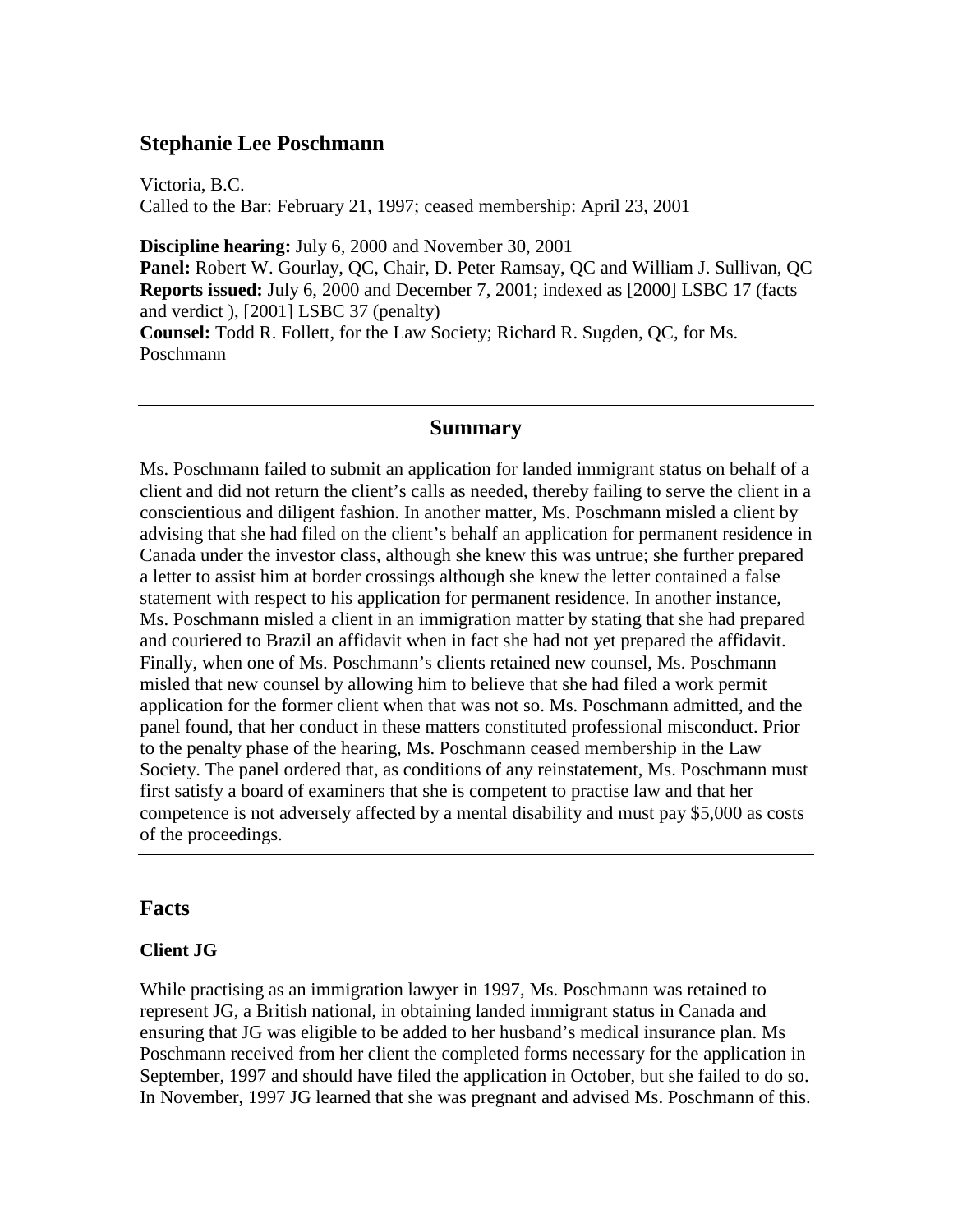Between November, 1997 and May, 1998 JG made numerous attempts to contact Ms. Poschmann by telephone, but Ms. Poschmann did not respond.

In March, 1998 JG applied for medical insurance coverage under her husband's plan and in May contacted Canada Immigration to check on her landed immigrant status. Canada Immigration told her that no application had been made on her behalf. JG found this information very stressful as she was due to have a child in July and faced doing so without medical insurance.

JG and her husband subsequently retained new counsel. Although Ms. Poschmann attempted to correct the insurance issue in cooperation with new counsel, she was unsuccessful in doing so prior to the birth of JG's child. JG required compensation of almost \$10,000 for medical costs associated with the birth, which was paid by Ms. Poschmann's liability insurance, with her law firm paying the \$5,000 deductible.

JG received medical coverage in September, 1998 and was granted landed immigrant status in November, 1998.

## **Client A**

In 1997 and 1998 Ms. Poschmann worked on the file of client A, who was seeking landed immigrant status under the immigrant investor class. The client's application was to be filed with Immigration Canada in June, 1998. Ms. Poschmann advised client A that the application had been filed when she knew this statement was untrue.

In September, 1998 Ms. Poschmann provided client A with a letter to assist him at border crossings. The letter indicated that client A had made application for permanent residence in Canada, on file with the Canadian High Commission in London, England. Ms. Poschmann knew this assertion was untrue as no such application had been filed.

# **Client O**

In January, 1998 Ms. Poschmann was retained by O to appeal the decision of a Canadian immigration hearing officer in Brazil. That officer had denied landed immigrant status in Canada to O's sister. In September Ms. Poschmann advised O that she had prepared and couriered to Brazil an affidavit required in the appeal. Ms. Poschmann knew that this statement was untrue as she had not couriered, or even prepared, the affidavit.

# **Client Z**

While representing client Z in his application to bring a foreign worker to Canada, Ms. Poschmann's work was interrupted by a medical leave from late April to mid-May. On her return to work, she did not complete the application. The client subsequently retained a Toronto lawyer.

In a telephone conversation with the new lawyer, Ms. Poschmann let him believe that she had completed the work required to file the application when she knew she had not done so. After admitting to her firm that she had not completed the work on this matter, Ms.